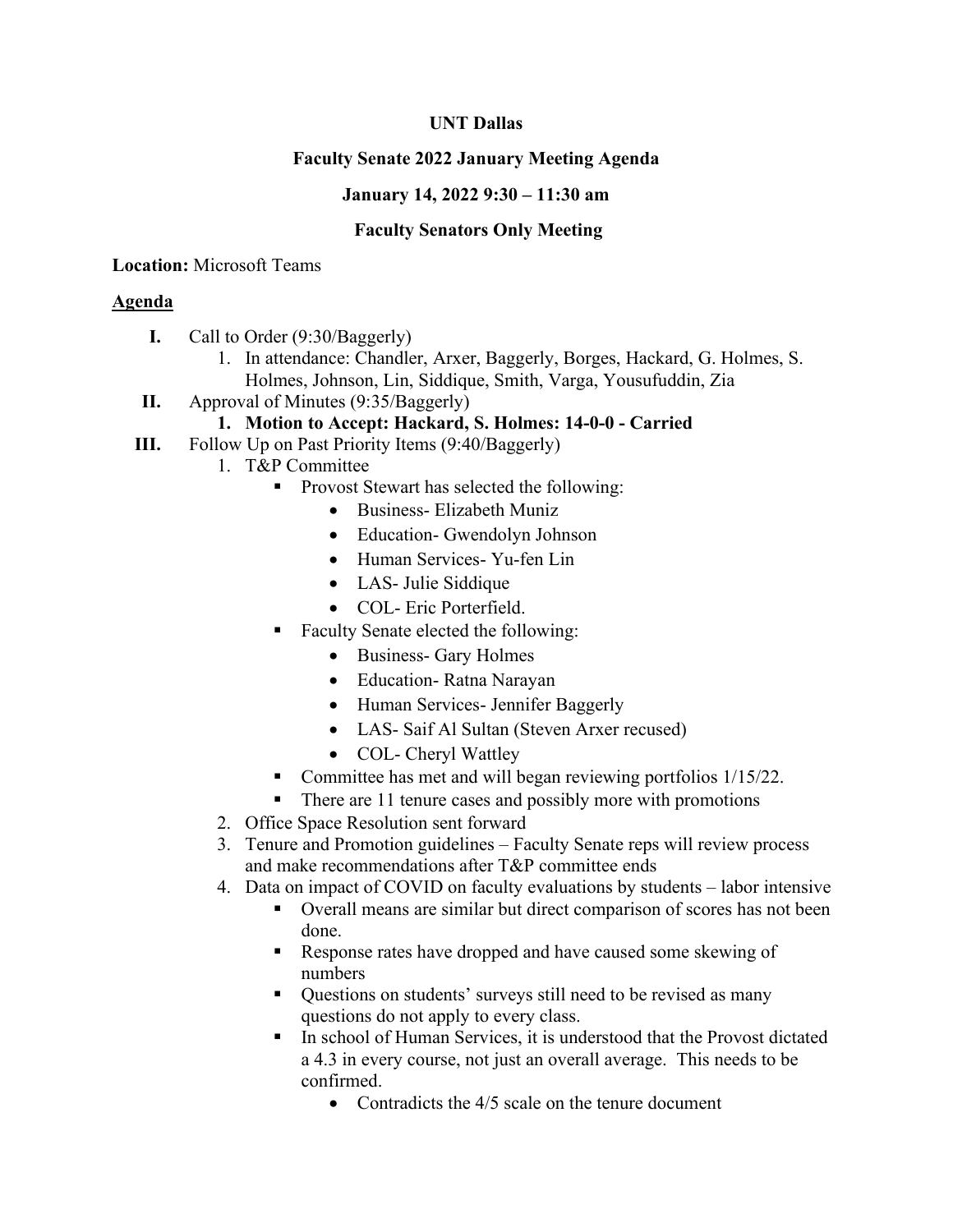- **IV.** Priority Items
	- 1. Vote on Intellectual Property policy (9:50am)
		- Concerns over the definition of "formal agreement". Is this something that goes through legal?
		- Current practice has been that the course belongs to the university if you are given a course release or stipend to develop it.
		- Category C of the document allows for joint ownership between university and instructor but there does not appear to be an existing document for a joint ownership agreement.
		- **Motion to send document back to committee to clean up language: Hackard, Borges: 13-0-0 - Carried**
	- 2. COVID issues and Course Delivery Mode (10:00am)
		- Results of surveys to faculty and students: faculty were split between face-to-face and remote while students were majority voting for hybrid delivery
		- Some class caps have been raised to the point that the students cannot be split into A/B groups and fit into the classroom.
		- Students are still not attending on the designated days. Faculty do have right to penalize provided that the policy is in the syllabus.
		- Lack of follow through on things such as cleaning and resource availability. Some resources do not exist or are difficult to obtain.
		- Concern voiced over ECHS (Early College High School) student evals. Students are not taking the evals seriously and its resulting in poor scores that are severely impacting faculty. Recommended to either not have ECHS complete student evaluations or modify student evaluations so there is indicated it is from ECHS.
	- 3. Academic Calendar issues (start date and 8 week courses not getting Spring Break) (10:20am)
		- Starting earlier than MLK day puts an undo burden on faculty prep for spring as it cuts into holiday break
		- Issue that caused the misaligned spring break was an antiquated rule that is not going be followed moving forward.
		- Issue should be brought to Academic Council.
		- System of setting semester start dates should be standardized. (Fall ends 2 weeks before holidays (Dec. 25) and spring starts week of MLK?)
		- Administration has said calendar cannot be fixed as its already published; however, the enrollment deadline date was recently changed. So changes are possible but are not being implemented for the spring break, 8wk2 conflict.
		- Request a reconsideration of modifying the 8wk2 start date to accommodate for the spring break.
	- 4. Requiring faculty to transcribe captions for online teaching (10:25 am)
		- Dean Da Silva said "While it is a best practice to ensure that videos, word documents, PDFs, PowerPoint presentations, etc., are all created in a universal design model (i.e. ADA accessible), we cannot and do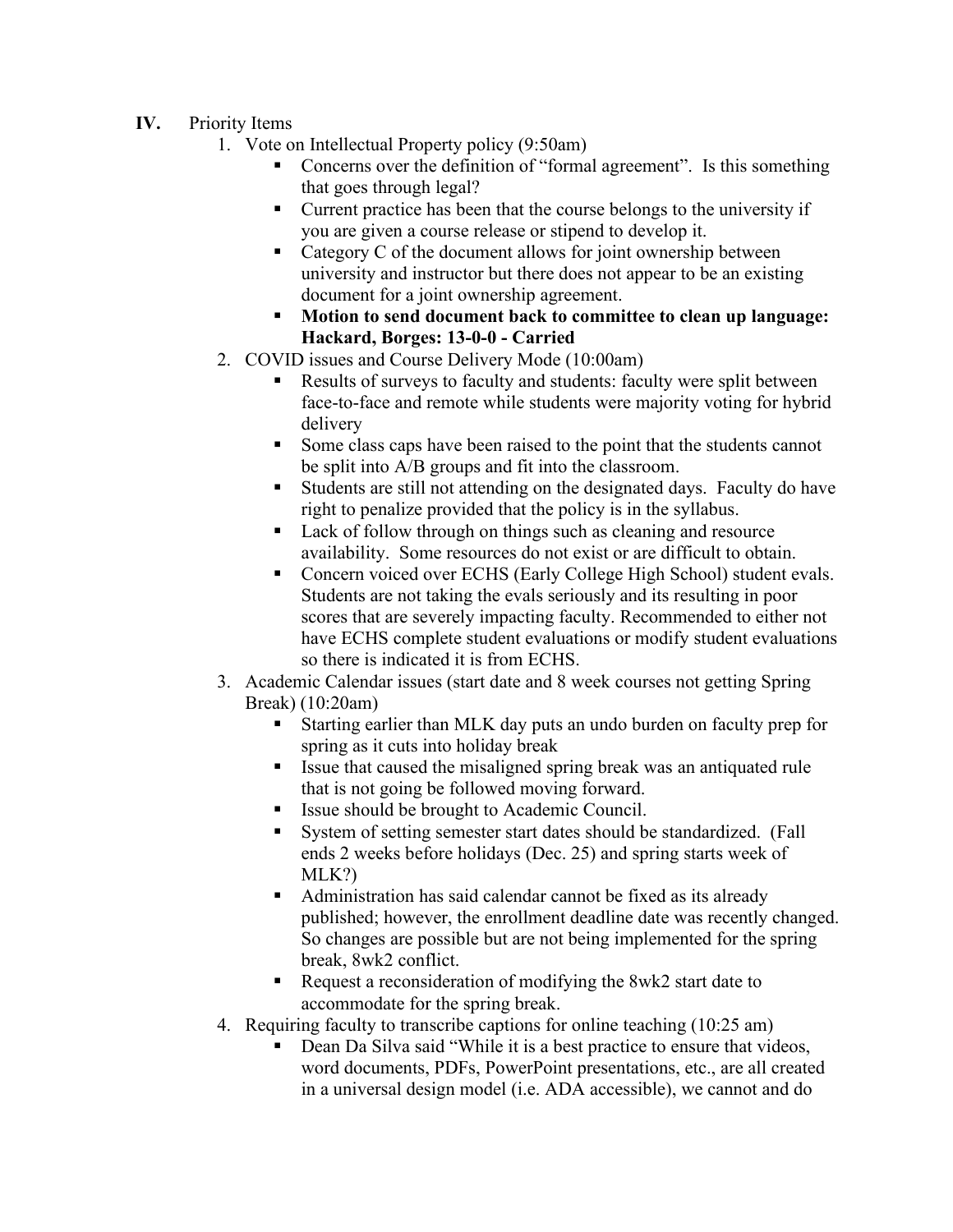not require that faculty **proactively do this**." Is it a reasonable accommodation for faculty to transcribe captions? What are solutions?

- Faculty are being given the full burden of accommodating captioning lectures, PowerPoint presentations, and other documents with no assistance from ODS. While some schools are working to hire a Work Study student to help, they were not available at the beginning of the semester and some schools do not have Work Student students.
- Accommodation letters have not been distributed to some faculty.
- More funding needs to be allocated to OSD to centralize the solutions to these issues.
- OSD has asked for more funding repeatedly and has often been turned down. Faculty Senate needs to push for the allocations to be approved.
- 5. Extra Faculty Senate Fund options: Faculty family picnic? (10:45/Baggerly)
	- Tabled
- 6. Chancellor meeting agenda items Shared Governance? Library database? ??? (10:50/Baggerly)
	- Look for email prompting for items to consider
- **V.** Committee Updates (Chair reporting and charges reviewed)
	- 1. Academic Affairs (10:30/Cynthia Rodriguez)
		- No update
	- 2. Faculty Handbook (10:35/Pam Thompson)
		- Open items sent to Provost to review
	- 3. Faculty Work Life (10:40/S. Gabe Otteson)
		- Concerns over "rolling contracts", criteria for Principal Lecture vs Senior Lecturer
		- In May of last year, FS charged Faculty Work Life to revise the Principal Lecturer timeline. On October 1, Provost recommended against a tenyear contract for Principal Lecturer. This does not align with university practices and is not recommended by Texas law. Texas law requires that we have funds to support these contracts and we would be supporting with unappropriated funds. At sister schools there is a 5% salary increase (there is a maximum dollar amount) on a promotion of a lecturer. The Provost will be recommending that this be supported.
		- Faculty Work Life will finish changes and bring forth revised policy in February meeting
	- 4. IT (10:45/Mary Hoyt)
		- Working with COL for software needs
		- Looking at "Clearboards" for teaching. Investigating cost and ability to pilot.
		- Meeting with DLIT regarding online course development and protocols.
			- Excessive development timeline
			- Excessive standards
			- No course releases for course development except for new programs